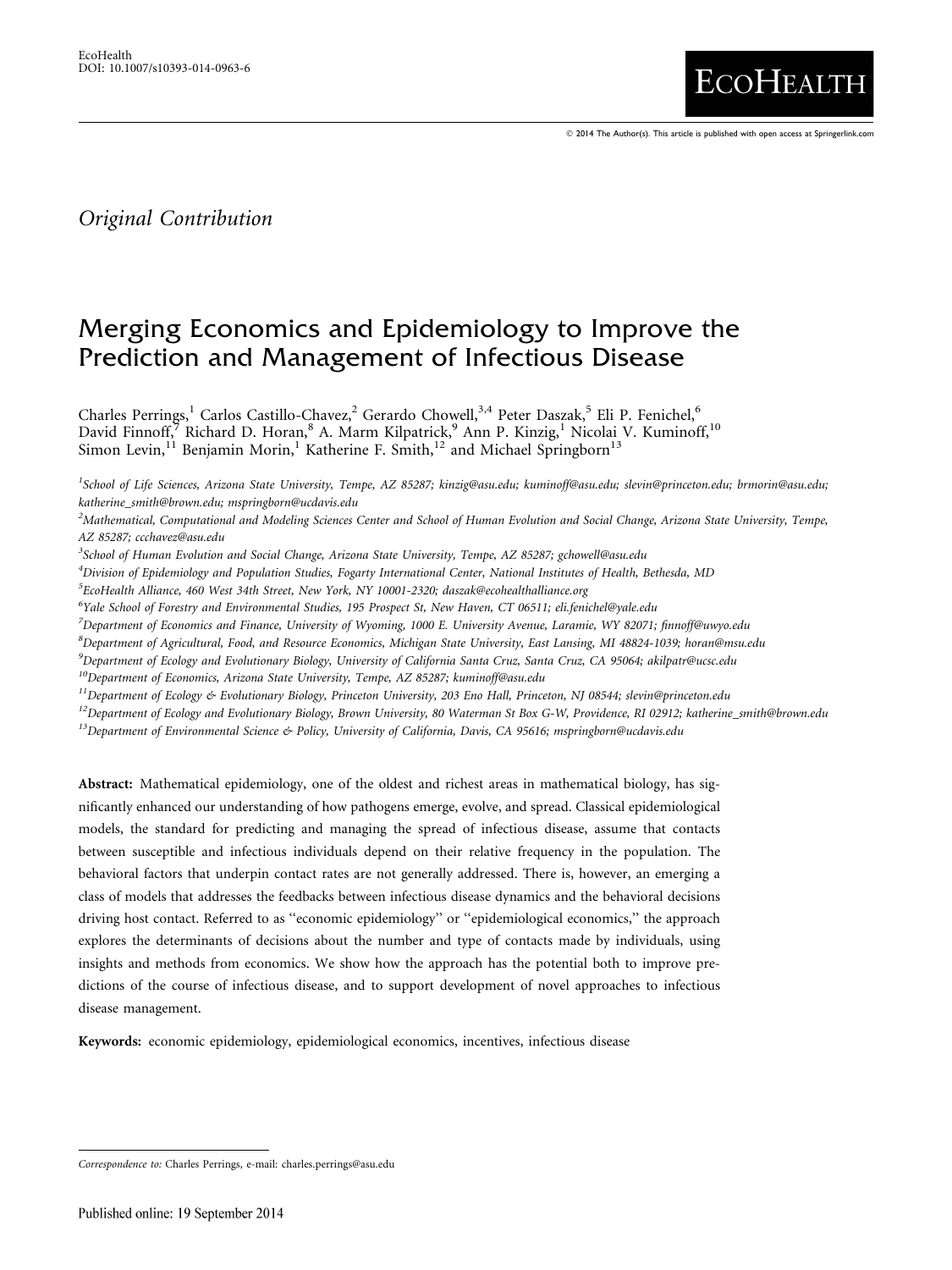## ECONOMIC EPIDEMIOLOGY AND EPIDEMIOLOGICAL ECONOMICS

Economic behavior is known to play a key role in disease transmission. Throughout history, new pathogens have emerged with the opening of new markets or trade routes. The Black Death in the fourteenth century, and the sixteenth century Columbian exchange—which brought smallpox and typhus to the Americas, and syphilis to Europe, are the bestknown examples (McNeill [1977;](#page-10-0) Yoo et al. [2010\)](#page-11-0). In the last few decades, the growth of global trade and travel have been implicated in the emergence of human infectious diseases such as plague, cholera, HIV (Tatem et al. [2006a,](#page-11-0) [b\)](#page-11-0), West Nile virus (Lanciotti et al. [2000](#page-10-0)), SARS (Guan et al. [2003;](#page-9-0) Hufnagel et al. [2004](#page-9-0)), as well as livestock diseases such as H9N2 Avian influenza, Bovine Spongiform Encephalopathy, Bluetongue or Foot and Mouth disease (Rweyemamu and Astudillo [2002](#page-10-0); Karesh et al. [2005;](#page-9-0) Fevre et al. [2006;](#page-9-0) Purse et al. [2008](#page-10-0)), and diseases of wildlife—potentially white-nose syndrome in bats (Pikula et al. [2012\)](#page-10-0). In the USA, many other wildlife diseases and zoonoses have been linked to live animal imports (Smith et al. [2009a\)](#page-10-0). Trade and travel affect the likelihood that pathogens are spread internationally by altering the number and variety of infectious-susceptible contacts (Smith et al. [2007;](#page-10-0) Jones et al. [2008](#page-9-0); Suhrcke et al. [2011](#page-11-0); Daszak [2012;](#page-8-0) Kilpatrick and Randolph [2012\)](#page-10-0). In the same way, the decisions people make to engage with others in their own community affect the spread of disease nationally. Since people take account of potential disease risks, it is possible to analyze the spread of disease as a function of the costs and benefits of disease risk management.

In recent years, work at the boundary between ecology, epidemiology, and economics has shed new light on the way that economic behavior affects the spread of pests and pathogens (reviewed in Perrings [2014](#page-10-0)). The approach, referred to either as economic epidemiology or as epidemiological economics (hereafter EE), initially focused on the relationship between preventive behavior and disease prevalence (Philipson [2000](#page-10-0)). More recently, it has focused on the economic causes and epidemiological consequences of the number and type of contacts people make (Gersovitz and Hammer [2003](#page-9-0), [2004;](#page-9-0) Barrett and Hoel [2007](#page-8-0); Funk et al. [2009](#page-9-0); Funk et al. [2010](#page-9-0); Springborn et al. [2010](#page-10-0)). That is, the economic factors behind contact and mixing decisions are treated as part of the disease transmission mechanism. The approach provides a deeper understanding of the dynamics of epidemics, and opens up a new set of disease management options that target either the contact rate (Kremer [1996](#page-10-0); Auld [2003](#page-8-0)) or the probability that contact leads to infection (Geoffard and Philipson [1996\)](#page-9-0).

EE models extend classic compartmental epidemiological models that divide the population into compartments defined by health and demographic status. The classic models focus on the basic reproductive ratio of the disease,  $R_0$ —the number of secondary cases in a naïve, wholly susceptible, and disease-free population that result from the initial introduction of pathogen (Kermack and Mckendrick [1929](#page-10-0); Anderson and May [1979](#page-8-0), [1991](#page-8-0)). In the simplest models,  $R_0$  is the product of three factors: the contact rate, the conditional probability of transmission per contact, and the duration of the infectious period. It is used to indicate whether or not the infection prevalence will increase or decrease. When  $R_0 > 1$  the pathogen may spread, when  $R_0 < 1$  it will not. The basic reproductive ratio, or variants such as the effective reproduction number (which measures transmission in a population that may be only partially susceptible) and the control reproduction number (which measures transmission in a susceptible population with control measures in place), are then used to inform disease management (Brauer and Castillo-Chavez [2013](#page-8-0)). The EE approach treats the reproduction number as a function of the decisions that underpin contact between susceptible and infected individuals. It thus opens up a different set of management options.

The EE approach is ultimately grounded in bioeconomic models of renewable resource management (Clark [1973](#page-8-0), [1976,](#page-8-0) [1979](#page-8-0)). EE models focus on the optimal disease avoidance strategy and how that feeds back into the spread of infectious diseases of people (Geoffard and Philipson [1996](#page-9-0); Kremer [1996;](#page-10-0) Auld [2003](#page-8-0); Francis [2008\)](#page-9-0) and animals (Horan and Wolf [2005](#page-9-0); Horan et al. [2010](#page-9-0), [2011](#page-9-0)). The approach also considers the consequences of disease risk management for economic development (Barrett and Hoel [2007](#page-8-0)) and growth (Grossman [1972;](#page-9-0) Boucekkine and Laffargue [2010;](#page-8-0) Chakraborty et al. [2010](#page-8-0)). In what follows, we focus on two risk management strategies—contact reduction and selective mixing. However, we note that considerable attention has also been paid to vaccination (Francis [1997](#page-9-0), [2004;](#page-9-0) Boulier et al. [2007;](#page-8-0) Cook et al. [2009\)](#page-8-0).

A common feature of EE models is that behavior affects, and is affected by, the disease risks involved in both contact and mixing decisions (Fenichel et al. [2011](#page-9-0); Aadland et al. [2013;](#page-8-0) Fenichel and Wang [2013](#page-9-0); Morin et al. [2013\)](#page-10-0). While the term risk is used in many non-economic appli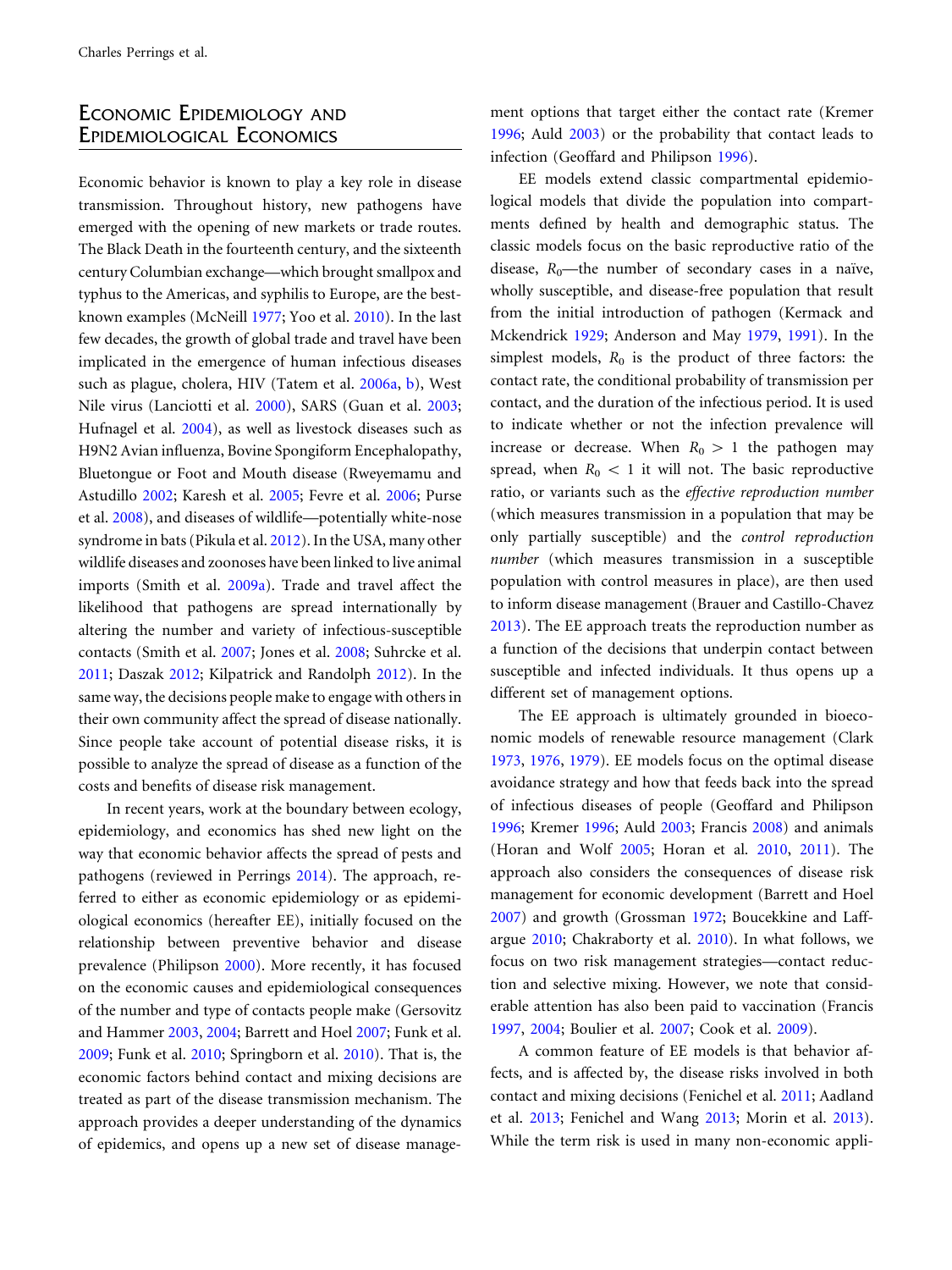cations to denote the probability of an undesirable or bad outcome, we use the term risk to denote the product of the probability and the value of the bad outcome. It is an expected cost. Hence, disease risk is the probability of infection multiplied by the cost of infection. There is a considerable literature on the impact of disease risk, in the expected cost sense, on behavior (Francis [1997;](#page-9-0) Auld [2003;](#page-8-0) Chen [2004;](#page-8-0) Del Valle et al. [2005;](#page-8-0) Bootsma and Ferguson [2007](#page-8-0); Klein et al. [2007](#page-10-0); Chen [2009](#page-8-0); Funk et al. [2009;](#page-9-0) Reluga [2010](#page-10-0); Chen et al. [2011;](#page-8-0) Gersovitz [2011](#page-9-0)), at least some of which is empirically based (Caley et al. [2008;](#page-8-0) Gersovitz [2011](#page-9-0); Fenichel et al. [2013](#page-9-0)). The evidence suggests that the expected cost of disease, or at least the part of cost that is carried directly by decision-makers, is weighed amongst the benefits and costs of contact and mixing decisions. An improved understanding of how these behavioral responses feed back into infectious disease dynamics strengthens capacity to predict the course of epidemics (Bauch and Earn [2004;](#page-8-0) Reluga [2010;](#page-10-0) Perra et al. [2011;](#page-10-0) Fenichel and Wang [2013](#page-9-0)).

Beyond improved prediction, the EE approach has the potential to reduce the social cost of disease management relative to classical approaches. Specifically, it allows public health authorities to go beyond traditional control methods such as vaccination, treatment, or social distancing, and to use economic incentives that change the course of epidemics by changing private contact and mixing decisions (Francis [2004;](#page-9-0) Chowell et al. [2009a](#page-8-0); Fenichel [2013](#page-8-0)). In this paper, we review the development of the EE approach, and show how it is creating new options for the way epidemics are evaluated and managed.

### THE BASIC STRUCTURE AND RESULTS OF EE **MODELS**

It is useful to distinguish between the private decision problem (the decision-problem facing susceptible and infectious individuals, or those trading potentially infected animals or animal products) and the social decisionproblem (the decision-problem facing public health or sanitary authorities). The main elements of both problems are an objective function describing the decision-maker's goals, a constraint set describing the dynamics of the system being managed, a control or choice set—the mechanisms by which the decision-maker is able to influence those dynamics, and the feedback loops that link these components.

To illustrate the EE approach, consider the private decision-problem faced by susceptible individuals seeking to manage the risks of an infectious disease of humans. Let the disease dynamics be described by a three-compartment (susceptible, infected and infectious, and recovered) discrete time S, I, R model:

$$
S_{t+1} - S_t = -C(w_{\text{ct}}, S_t, I_t, R_t) \beta(w_{\text{ht}}, H_t) S_t P(w_{\text{mt}}, S_t, I_t, M_t^{SI})
$$
  
\n
$$
I_{t+1} - I_t = C(w_{\text{ct}}, S_t, I_t, R_t) \beta(w_{\text{ht}}, H_t) S_t P(w_{\text{mt}}, S_t, I_t, M_t^{SI}) - I_t v,
$$
  
\n
$$
R_{t+1} - R_t = I_t v
$$

 $w_{\text{ct}}$ ,  $w_{\text{ht}}$  and  $w_{\text{mt}}$  denote the costs of contact,  $C_b$  prophylactic measures,  $H_b$  and mixing decisions,  $M_t^{SI}$ . The function  $C(\cdot)$  is the rate at which susceptible individuals make contact with others within the population,  $\beta(\cdot)$  is the probability that an infectious contact results in infection,  $P(\cdot)$  is the conditional probability that a susceptible person will encounter an infected person—the outcome of susceptible individuals' mixing choices, and  $\nu$  is the recovery rate. In the simplest epidemiological models, the functions  $C(\cdot)\beta(\cdot)$  are assumed to be the same for all individuals regardless of health status. Indeed, it is common to find  $C(\cdot)\beta(\cdot)$  combined into a single parameter that assumes contacts to be proportional to the size of the population. Mixing is also commonly assumed to be homogeneous: i.e.,  $P(\cdot)$  is assumed to take the form,  $I_t/N$ . We make no special claims about the value of the S, I, R over other compartmental epidemiological models. We use it only to demonstrate an approach that has been applied to many different models.

In EE models, the time paths of  $C(\cdot)\beta(\cdot)$  and  $P(\cdot)$  are derived from the solution to an economic decision problem in which individuals seek to meet their goals by choosing, respectively, the number of contacts they make, precautionary measures that reduce the probability that a contact will lead to an infection, and/or the effort they commit to avoiding contact with infectious hosts. One example of  $C(\cdot)$ allows contact choices to vary with health status, as individuals in different health classes make different choices (Fenichel et al. [2011;](#page-9-0) Fenichel [2013\)](#page-8-0). The contact function between susceptible and infected individuals takes the form:

$$
C_t^{SI}(\cdot) = C_t^{S} C_t^{I} N (S_t C_t^{S} + I_t C_t^{I} + R_t C_t^{R},
$$

where  $C^{\mathcal{S}},\,C^I$ , and  $C^R$  is a measure of the average number of contacts an individual in the health classj makes. Another example derives the contact rate from the individual's aversion to disease risk. The number of contacts an individual makes is assumed to depend on the exposure, and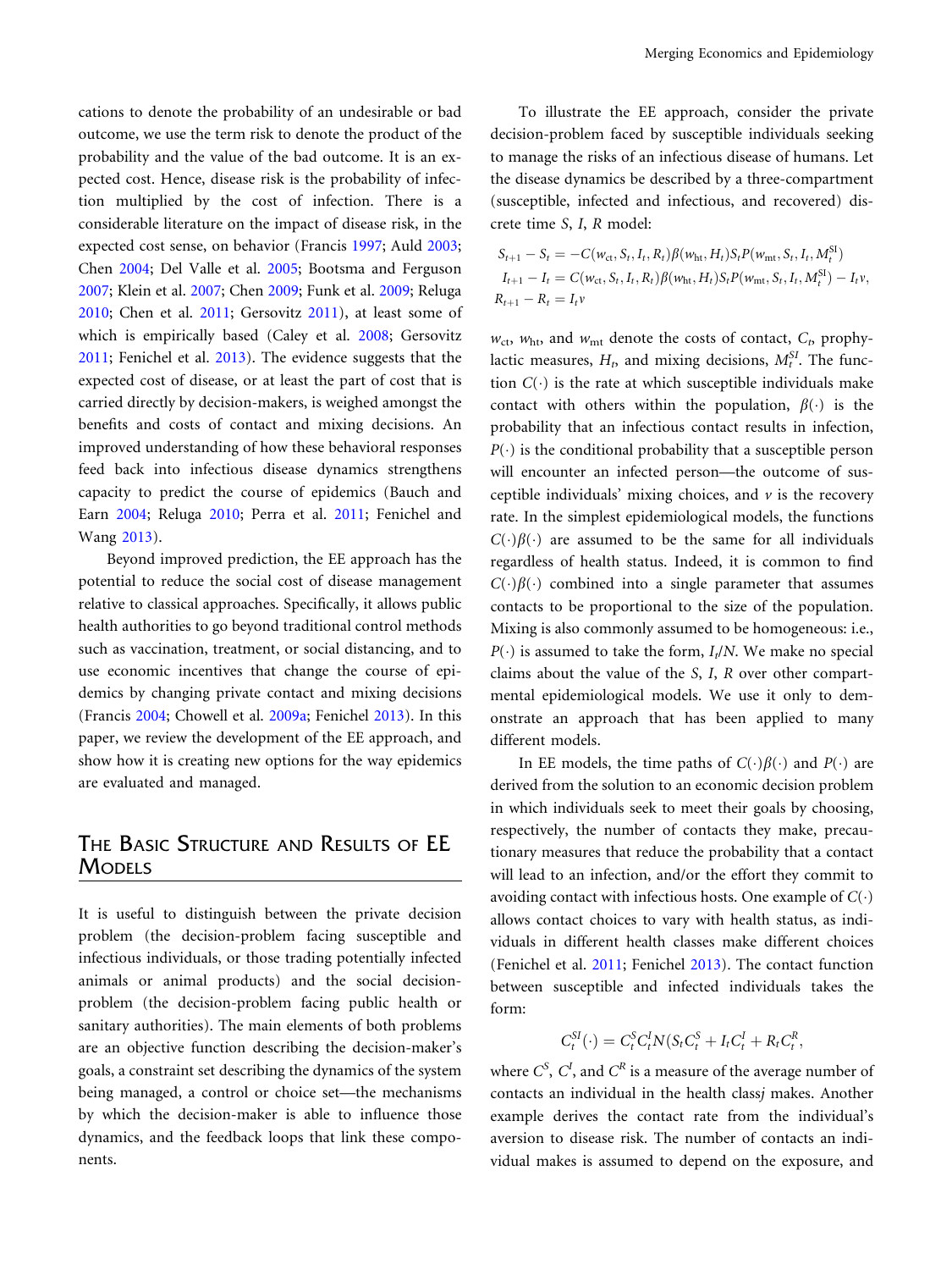the resulting probability of infection, they are willing to accept (Aadland et al. [2013](#page-8-0)). In both variants, the key implication is that contact choices vary over time, and by health class, in response to changes in the cost of disease and disease mitigation arising from changes in the states S, I, and R. Models that focus on mixing rather than contact decisions have their roots in the affinity-based mixing models developed in the 1990s to explore the consequences of the choice of with whom to mix with, rather than how much to mix (Dietz and Hadeler [1988;](#page-8-0) Busenberg and Castillo-Chavez [1991](#page-8-0); Hadeler and Castillo-Chavez [1995;](#page-9-0) Morin et al. [2010;](#page-10-0) Galeotti and Rogers [2013\)](#page-9-0). In such models, susceptible individuals choose  $P(\cdot)$  rather than  $C(\cdot)$ , the value of  $P(S_t, I_t, M_t^{SI})$  depends on the efforts susceptible individuals make to avoid mixing with infectious individuals. Whether people choose  $P(\cdot)$  or  $C(\cdot)$ , their choices people depend on the costs and benefits of alternative actions. Specifically, people balance the benefits from making contacts (e.g., the benefits from buying or selling goods or services) against the costs of disease. They choose the number of contacts and/or the disease class with whom to make contact so as to maximize some index of wellbeing (utility), balancing the benefits of contact against the expected cost of disease and disease mitigation, conditional on the current states so that the choices change over time.

The likelihood of becoming infected depends on the number of contacts made, and the riskiness of those contacts. Typically, the contact choices of a forward-looking susceptible individual are modeled as the solution to a dynamic programing problem:

$$
V_t(S) = \max_{C_t^S M_t^{SI}} \left\{ U^S(S_t, C_t^S, M_t^{SI}) + \rho \sum_j Q^{Sj}(C_t^S, M_t^{SI}, S_t, I_t, R_t)(V_{t+1}(j)) \right\},\,
$$

where  $\rho$  is a discount factor;  $Q^{sj}$  is the probability of transition from health state  $S$  to health state  $j$  conditional on the choice of  $C_t^S$  and/or  $M_t^S$ , and on the current state of the system (the health state of others); and  $V_{t+1}(j)$  is the future value of being in health state  $j$ . In solving the problem, people increase disease risk mitigation up to the point where the marginal cost of mitigation equals the state-dependent marginal benefit of reductions in disease risk.

Because the choices people make change infectious disease transmission rates, they also change epidemiological dynamics. It follows that disease dynamics are sensitive both to the cost of disease (the income forgone during

illness and the direct cost of illness) and the cost of disease avoidance. If the cost of disease is very low there is little incentive to avoid it, and disease dynamics will be those associated with proportionate mixing. If the cost of illness is very high, people will invest substantial resources in disease avoidance. In extreme cases, private decisions about selection of contacts can lead to an effective quarantine on infected individuals—an effect that would never occur in classical models. Disease dynamics are also sensitive to the benefits of contact. People trade-off disease risks against the benefits of contact. If there is much to be gained from contact they will accept much greater disease risks than if there is little to be gained (Areal et al. [2008](#page-8-0); Fenichel et al. [2010](#page-9-0); Gramig and Horan [2010;](#page-9-0) Horan et al. [2010](#page-9-0)).

Improved understanding of the behaviors that influence disease dynamics improves disease management. It increases both the number of control options open to public health authorities, and identifies how much public intervention is warranted. Depending on people's goals, their resources, and the opportunities open to them, the behavior of some individuals may slow epidemics, while the behavior of others can speed them up (Kremer [1996;](#page-10-0) Aadland et al. [2013](#page-8-0)). If the private and social costs of disease and disease avoidance are the same, then the decisions people make in their own self-interest coincide with the decisions they would make if they were acting with the interests of society in mind. If the private and social costs of disease and disease avoidance are different—if people make private decisions that are not in the social interest—then public health authorities can use an understanding of the private decision process to incentivize people to make different decisions. In so doing, they can minimize the expected social cost of the disease and its control.

This opens up a novel set of disease management instruments aimed at confronting individuals with the external costs of their actions or compensating them for the external benefits their actions provide. Specifically, public health managers may select instruments that change the course of disease by changing contact and mixing incentives. The same costs of disease and disease avoidance that drive private contact and mixing decisions become potential points of leverage on contact and mixing behavior. If the social decision-maker is able to alter those costs through, for example, taxes, subsidies, access fees, penalties, and so on, then the social decision-maker is also able to change private behavior and disease dynamics (Francis [1997](#page-9-0); Auld [2003](#page-8-0); Francis [2004](#page-9-0)). For example, where tracking mechanisms allow the sale of diseased animals to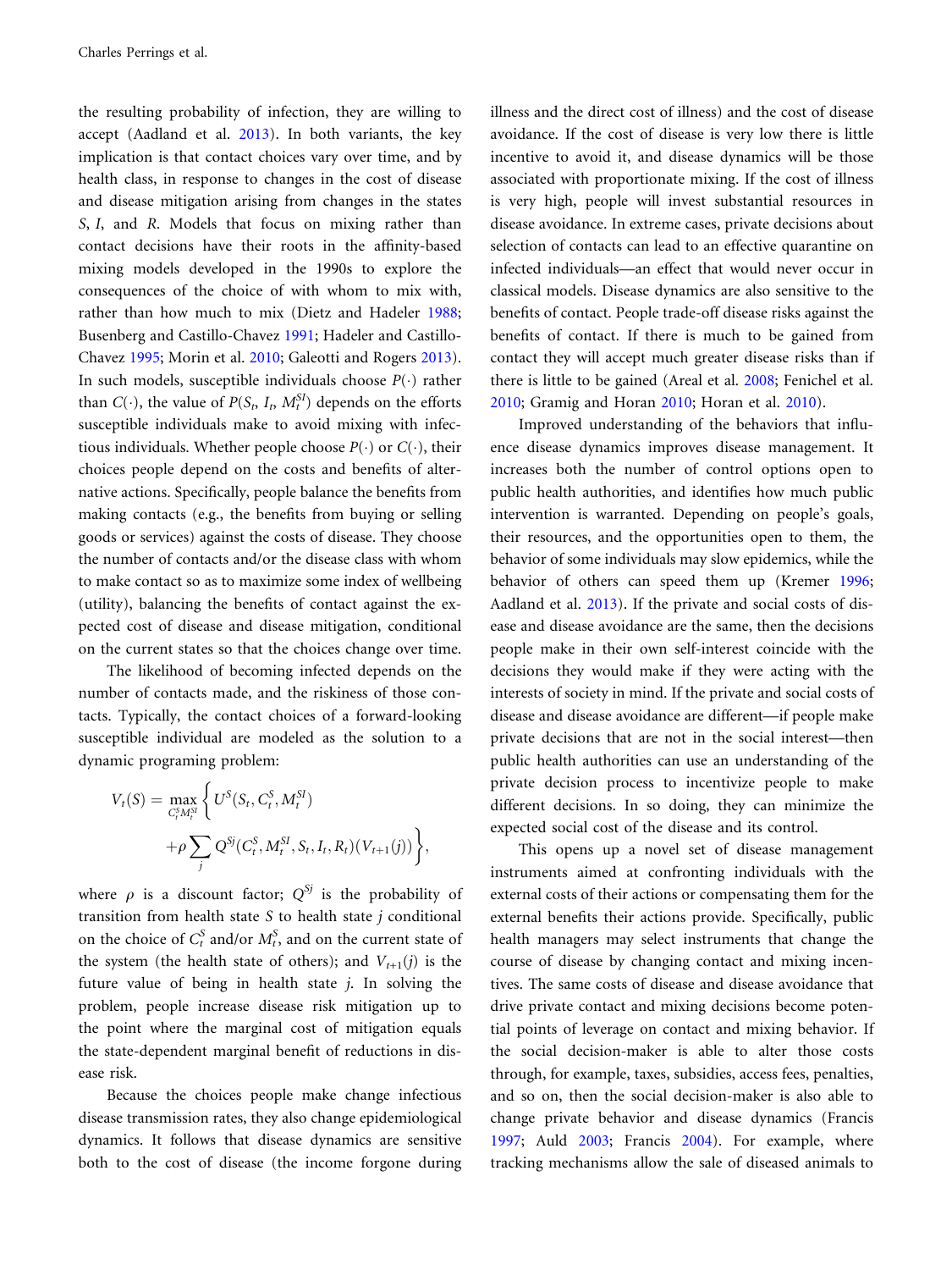be traced back to a specific hub in the supply chain, opening the responsible individuals up to legal penalties provides them with an incentive to exercise care. By increasing the private payoff to actions that confer benefits on others, it is possible to enhance the public good even if individuals act only in their private self-interest (Francis [1997](#page-9-0); Sandler and Arce [2002\)](#page-10-0).

#### **EVIDENCE**

There are as yet relatively few empirical studies of the relation between the costs and benefits of contact, the decisions that people make involving trade or travel contacts, and the spread of either animal or human diseases. However, those studies that do exist are informative. They test two of the main hypotheses suggested by theoretical work on private disease risk mitigation: (a) that efforts to reduce contact with infected people are likely to be increasing in the cost of disease and decreasing in the cost of avoidance, and (b) that disease risk mitigation reduces disease prevalence and lengthens disease epidemics (Figs. 1, [2\)](#page-5-0) (Chowell et al. [2007,](#page-8-0) [2009b;](#page-8-0) Fenichel et al. [2011](#page-9-0)). Since the cost of disease avoidance is greater the more difficult it is to identify infected individuals, the first of these hypotheses also implies that risk mitigation is likely to be increasing in the quality of the signals about which individuals are infected (Fenichel and Horan [2007b](#page-9-0)).

On the first hypothesis, the effort made to avoid risk, and so disease prevalence, has been found to be increasing in the cost of disease (Mummert and Weiss [2013](#page-10-0)). There is evidence that people are willing to pay more to avoid diseases they believe to be serious, and that their willingness to pay changes

as their perception of the seriousness of the disease changes. A study of the number of passengers missing previously purchased flights during the 2009 swine flu or A/H1N1 influenza epidemic used flight records, Google Trends and the World Health Organization's FluNet data to show that concern over H1N1 accounted for a small proportion (0.34%) of missed flights during the epidemic. The authors estimated that this represented around \$50 M in travelrelated benefits. They noted that while this was consistent with a self-protective response to the epidemic, the timing of responses correlated poorly with FluNet data. They concluded that responses were motivated by subjective rather than objective perceptions of risk (Fenichel et al. [2013](#page-9-0)).

For animal diseases (and emerging zoonoses), it has been shown that decisions affecting the national and international movement of livestock reflect the costs and benefits of disease risk mitigation, and strongly influence the probability of spread (Keeling et al. [2001;](#page-9-0) Kilpatrick et al. [2006,](#page-10-0) [2009](#page-10-0)). Analyses of the 2001 foot and mouth disease (FMD) outbreak in the UK, and the 2004 H5N1 avian influenza outbreak in Thailand, for example, show that differences in the compensation schemes applied in each case had significant effects on the relative costs of disease and disease avoidance, and hence on the dynamics of the disease. In the UK FMD outbreak, the structure of compensation to farmers perversely reduced the cost of disease and increased the cost of disease avoidance, so discouraging disease avoidance (Davies [2002](#page-8-0)). In the Thailand H5N1 outbreak, by contrast, the government offered farmers 100% compensation for every animal killed (significantly above the compensation formally allowed under the Animal Epidemic Act), effectively reducing the private cost of disease avoidance to zero (Tiensin et al. [2005\)](#page-11-0).



Figure 1. The effect of disease risk mitigation through selective mixing on disease prevalence and the duration of an epidemic. Solid lines show prevalence and duration where susceptible individuals mix with other individuals randomly (proportional mixing). Dashed lines show prevalence and duration where susceptible individuals avoid mixing with infected and infectious individuals (selective mixing).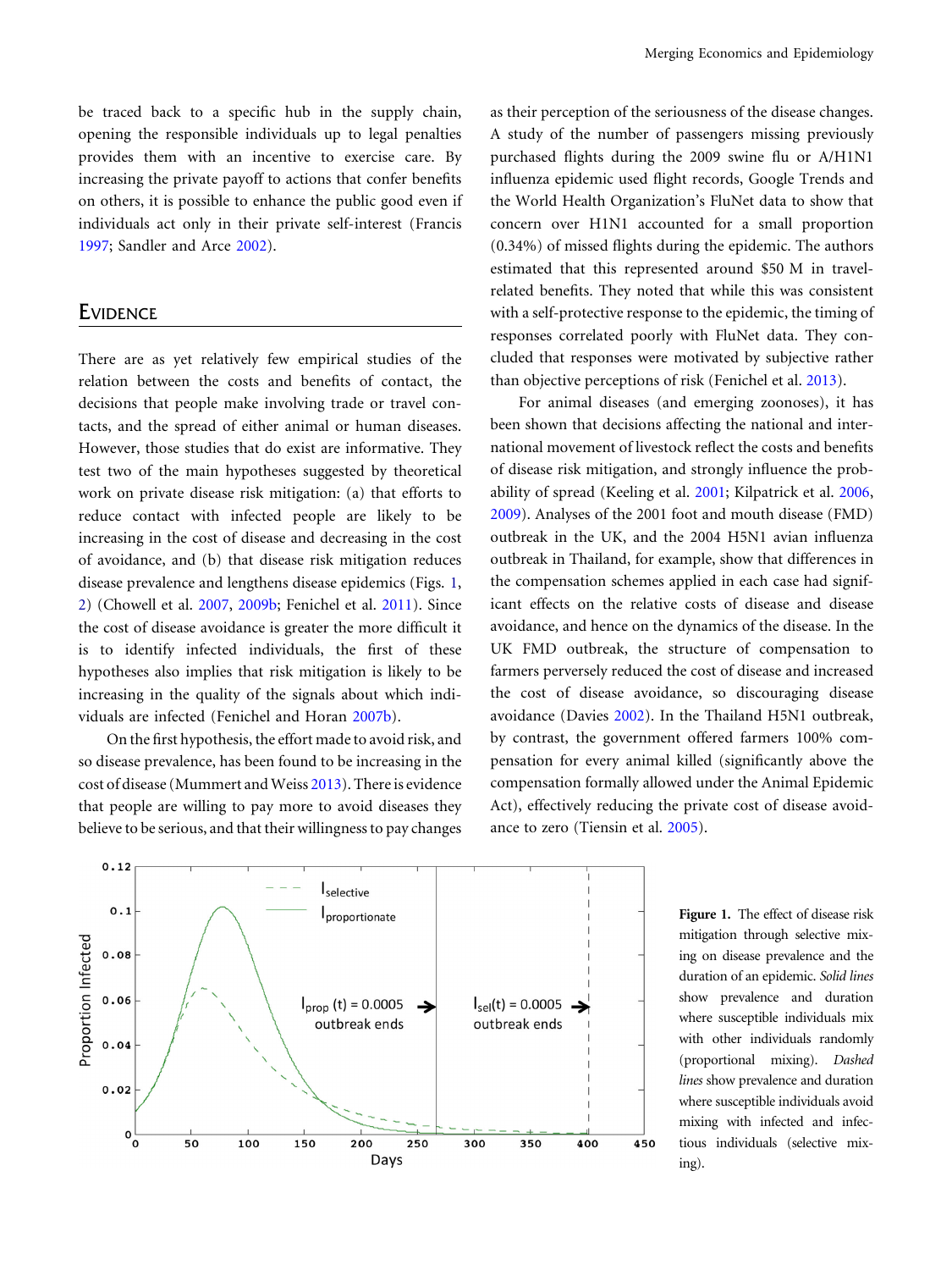<span id="page-5-0"></span>

Figure 2. The symmetry between disease risk mitigation through contact reduction and disease risk mitigation through selective mixing. The upper panel indicates the timing and level of optimal contact reduction by susceptible individuals under each strategy (contact reduction is zero under a selective mixing strategy). The lower panel indicates the timing and level of effort committed by susceptible individuals to avoiding infected/ infectious individuals under each strategy (avoidance effort is zero under a contact reduction strategy).

Because disease risk reflects both the probability of infection and the cost of infection, trade growth that reduces cost more than proportionately to the increase in the probability of infection can, paradoxically, reduce risk (Fenichel and Horan [2007a,](#page-9-0) [b;](#page-9-0) Fenichel et al. [2010](#page-9-0); Horan et al. [2011](#page-9-0), [2013\)](#page-9-0). While there have been no formal tests of this hypothesis, there is considerable empirical evidence that people trade-off the price of goods and services against the risks they pose (Lusk and Coble [2005](#page-10-0)), just as they trade-off the rate of return and risk on asset holdings (Ghysels et al. [2005\)](#page-9-0).

There is less evidence that the public management of infectious human disease is sensitive to the incentive effects of changes in the private cost of disease and disease avoidance. Although the World Health Organization recognizes the cost effectiveness of economic instruments (World Health Organization [2004](#page-11-0)), applications to the control of infectious human diseases are limited. The most obvious and long standing examples are the use of subsidies to lower the private cost of vaccination (Brito et al. [1991;](#page-8-0) Geoffard and Philipson [1996](#page-9-0), [1997;](#page-9-0) Cook et al. [2009](#page-8-0)) or vaccination and treatment (Gersovitz and Hammer [2004;](#page-9-0) Gersovitz [2011\)](#page-9-0). By contrast, standard control measures such as travel interdictions or enforced quarantine are classic, and often poorly targeted, examples of command and control instruments. Measures of this sort have, in particular cases, proved to be extremely costly (Thompson

et al. [2002;](#page-11-0) Webby and Webster [2003](#page-11-0); Smith et al. [2009b;](#page-10-0) Keogh-Brown et al. [2010](#page-10-0)). In some cases, for example, mandatory controls have increased the flow of infected emigrants from the epicenter of infectious disease outbreaks, so spreading the disease to uninfected sub-populations (Mesnard and Seabright [2009](#page-10-0); Maharaj and Kleczkowski [2012\)](#page-10-0).

The use of command-and-control instruments is particularly common at the national level, where governments have the authority to implement emergency controls on subject populations (World Health Organization [2006;](#page-11-0) Stern and Markel [2009;](#page-11-0) Steelfisher et al. [2012](#page-11-0)). Interestingly, it is also the preferred approach at the international level where the control options are prescribed by two multilateral agreements, the International Health Regulations and the Sanitary and Phytosanitary Agreement, even though there is no supranational body with sovereign authority over nation states (Perrings et al. [2010a,](#page-10-0) [b\)](#page-10-0). While measures of this sort do not directly target the incentives facing susceptible individuals they do have incentive effects. A study of the 2009 H1N1 epidemic in Mexico, for example, concluded that the prolongation of the epidemic through a second wave was induced by the private response to social distancing measures implemented by the health authorities (Herrera-Valdez et al. [2011](#page-9-0)). Similar effects were observed in the 2007 Dengue outbreak in Taiwan (Hsieh and Chen [2009\)](#page-9-0), and the 2002– 2003 SARS epidemic (Chowell et al. [2004](#page-8-0)).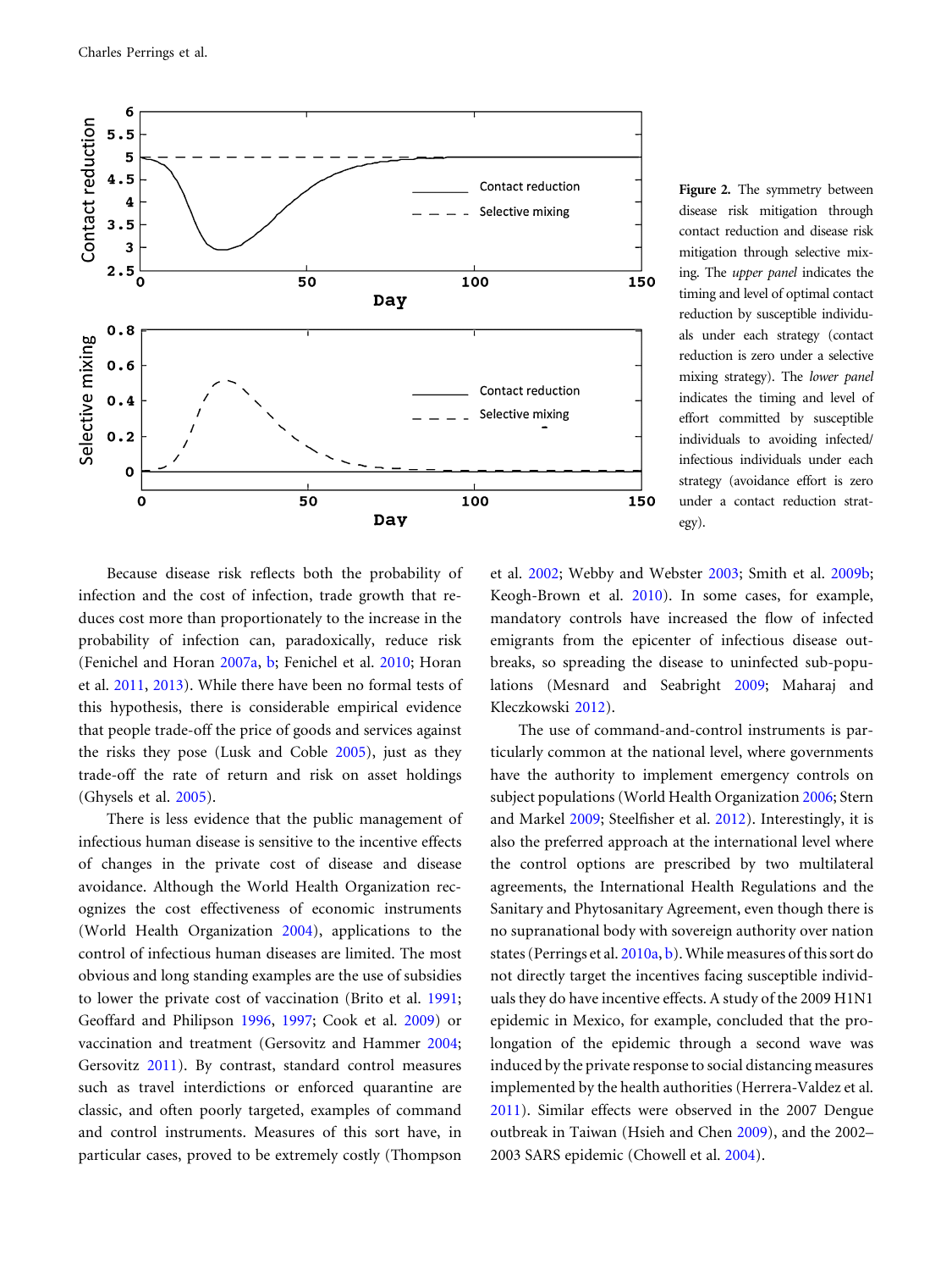The question to consider is whether mandatory measures are cost effective, once the incentive effects of those measures are taken into account. The optimal control program in all cases depends on a number of factors, including the nature of disease, the size of each population, the length of the time horizon, or the discount rate applied, as well as the characteristics of the controls (Brandeau et al. [2003\)](#page-8-0). This makes it difficult to generalize. We are unaware of empirical studies of the relative cost effectiveness of mandatory and incentive-based measures for the ex post control of outbreaks. It seems clear, however, that incentive-based measures are able to reduce the ex ante risk of disease more cost effectively than direct controls over the mobility of people or the movement of goods. A study of the cost effectiveness of a number of different classes of primary disease prevention (controls aimed at preventing new cases of disease) found that that measures aimed at changing the environment within which people make decisions are significantly more cost-effective than measures aimed at clinical or nonclinical interventions on individuals (Chokshi and Farley [2012\)](#page-8-0). Measures aimed at changing the environment within which people make decisions include, for example, taxes designed to increase the private cost of risky behaviors. Measures aimed at individuals include, for example, quarantine or screening programs. The study showed that in terms of costs per quality-adjusted life-year the proportion of preventive measures that are cost saving is higher among environmental interventions (46%) than among clinical interventions (16%) or nonclinical, person-directed interventions (13%). Given that individual restrictions or obligations also pose more legal and ethical challenges (National Research Council [2007](#page-10-0)), this indicates that incentive-based measures may offer a significant advantage.

For plant diseases, a recent example of the use of incentives, in the form of conditional market access, concerns management of disease risk associated with international plant trade. With a 2011 amendment to the Plant Protection Act, the USDA established a new ''gray list'' designation available for plants known as ''Not Approved Pending a Pest Risk Analysis'' (NAPPRA) for species that might be pests, or serve as hosts of pests or pathogens (US Department of Agriculture-Animal and Plant Health Inspection Service [2011\)](#page-11-0). This rule change made it simpler to restrict access to US markets for particular taxa of plants which pose a biological risk (Liebhold et al. [2012](#page-10-0)). Currently, the only mechanism for approving NAPPRA listings for importation is a detailed pest risk assessment (PRA)

assessing the threat of pest infestation, transit, colonization, spread, and damage. In April 2013, the USDA formally proposed a further amendment that would allow US import market access for NAPPRA listings conditional on exporters' adoption of Integrated Pest Risk Management Measures (IPRMM) (US Department of Agriculture-Animal and Plant Health Inspection Service [2013](#page-11-0)). IPRMM involves certification that sufficient phytosanitary measures are being applied from the beginning of production to the end of distribution. Market access in an IPRMM program would be particularly flexible and dynamic. Access for approved producers could be revoked if the producer failed to meet the conditions at any time (US Department of Agriculture-Animal and Plant Health Inspection Service [2013\)](#page-11-0). While the US is at the forefront of the IPRMM approach, interest is global. In 2012 parties to the International Plant Protection Convention adopted a standard known as ISPM-36 which recommended and outlined the use of integrated measures to manage pest and pathogen host risk for international plant trade (International Plant Protection Convention [2012\)](#page-9-0). Attempts to bring pathogen introduction risks into the Fish and Wildlife Service injurious species regulations are an effort to follow this, but so far have not been successful.

#### **DISCUSSION**

In some spheres of environmental management, command-and-control instruments are being replaced, or at least supplemented, by economic instruments designed to penalize those whose actions harm others (Stavins [2003\)](#page-11-0) or to incentivize those whose actions benefit others (Kinzig et al. [2011\)](#page-10-0). There are many such instruments already in use for managing invasive pests and pathogens. They include charges covering the cost of inspection and interception, excise taxes, environmental bonds, damage bonds, import deposits, restoration deposits, ballast water fees, and tradable risk permits (Eisworth and Johnson [2002;](#page-8-0) Horan et al. [2002](#page-9-0); Olson [2006;](#page-10-0) Emerton and Howard [2008](#page-8-0); Gren [2008](#page-9-0)). A number of these instruments also reverse the burden of proof, in that they require those whose actions are a source of risk to insure society against the consequences of their actions (Perrings et al. [2002;](#page-10-0) Keller and Perrings [2011;](#page-10-0) Barbier et al. [2013](#page-8-0)).

The potential for the use of market-based mechanisms (taxes) to correct the external costs that infected individuals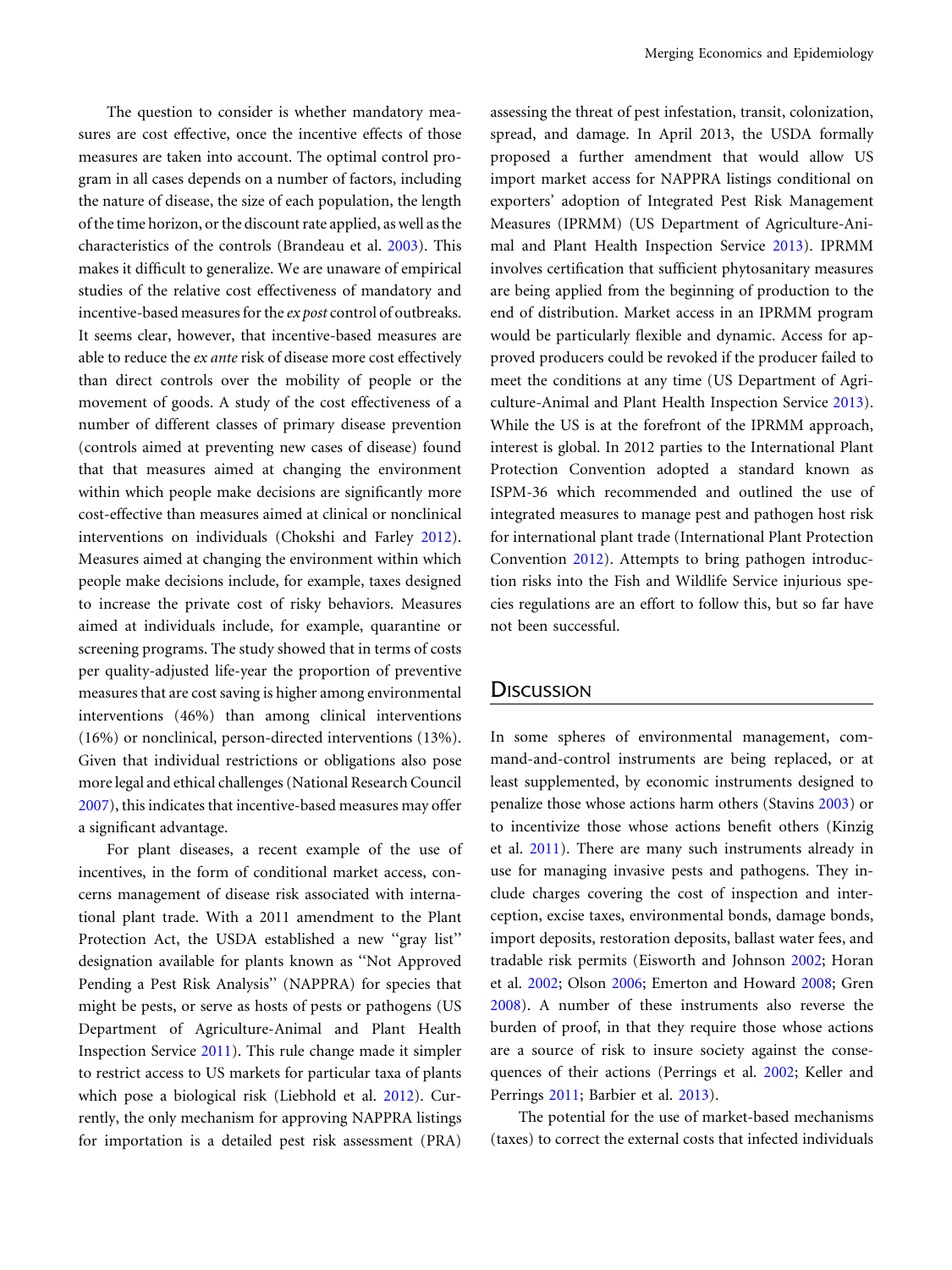impose on society in the course of an epidemic has already been demonstrated in simulation models (Goldman and Lightwood [2002;](#page-9-0) Gersovitz and Hammer [2004](#page-9-0), [2005\)](#page-9-0). Similar results have been found for the use of subsidies on the cost of vaccines (Francis [2004;](#page-9-0) Chen [2006\)](#page-8-0). There is, however, scope for reducing the cost of disease avoidance in other ways. Measures that reduce the income loss from private disease avoidance, for example, can be particularly effective. Just as regulations governing physical safety in the workplace have reduced the incidence of work-related accidents, so rights to paid sick leave can reduce infectious disease risks (Aronsson et al. [2000](#page-8-0); Skåtun [2003](#page-10-0)).

Given the pressure on public health authorities to develop more targeted and cost effective disease management strategies (Glass et al. [2006](#page-9-0); Fenichel [2013](#page-8-0)), incentivebased disease prevention programs are increasingly attractive options. The CDC's current HIV prevention program, for example, is focused on risk targeting, bringing a geographic specificity to prevention policies, and developing a rank ordering of policies by cost effectiveness (Centers for Disease Control and Prevention [2009](#page-8-0)). The plan explicitly aims to ''Identify, develop and evaluate effective behavioral interventions and strategies'' (Centers for Disease Control and Prevention [2011\)](#page-8-0). This requires measuring variables at scales that allow prioritization of funding across locations and risk categories. It is recognized that where the prevalence of disease is low, people will not take as much care to limit their exposure as they do where prevalence is high, making disease eradication problematic (Aadland et al. [2013](#page-8-0)). By encouraging private individuals to make decisions that are in the social interest, incentive-based measures can counteract effects of this kind.

One other implication of the EE approach is that the measures used to monitor and predict disease risk can be broadened. In addition to prevalence measures, it becomes possible to use measures of disease risk mitigation or the drivers of disease risk mitigation. Aside from the travel data used in the H1N1 study, for example, it is possible to employ time use surveys (Zagheni et al. [2008\)](#page-11-0) and home media consumption measurement by audience research firms. These have the appealing feature that a representative sample of residents is monitored continuously over time and in a consistent way across a large set of countries. Coincident with an outbreak, deviations in television viewership, for example, can provide a proxy for assessing changes in time spent at home and thus in social contacts. It is also possible to exploit the much larger data base on

avoidance behavior to other sources of human health risk such as air pollution and drinking water contamination (Zivin and Neidell [2013\)](#page-11-0). Beyond such measures, data on prices, sales, employment, output, exports, and imports may be as valuable for predicting epidemics as data on current disease status (Suhrcke et al. [2011](#page-11-0)).

In summary, the EE approach is opening up new options for both the prediction and management of epidemics. By improving our understanding of contact behavior the approach is strengthening capacity to project the future course of disease. By identifying the gap between the private and social cost of private disease risk mitigation, the EE approach makes it possible to induce people to behave in ways that are consistent with the public good. That is, it helps to identify both the private choices that best serve the public interest, and the incentives needed to lead people to make those choices. This opens up the prospect of more cost-effective disease control. Many governments are already committed to subsidizing vaccines. Many also use penalties to discourage importation of infected animals or plants. There is, however, scope for making more and betterinformed use of instruments of this kind in the future.

#### **ACKNOWLEDGMENTS**

This publication was made possible by grant #1R01GM100471-01 from the National Institute of General Medical Sciences (NIGMS) at the National Institutes of Health. In addition, Rick Horan acknowledges funding from the USDA National Institute of Food and Agriculture, grant #2011-67023-30872. Marm Kilpatrick acknowledges NSF grant #81140 - 443559. Peter Daszak acknowledges the generous support of the American people through the United States Agency for International Development (USAID) Emerging Pandemic Threats PREDICT.

The contents are the responsibility of the authors and do not necessarily reflect the views of the NSF, NIGMS, USDA, USAID, or the United States Government.

#### OPEN ACCESS

This article is distributed under the terms of the Creative Commons Attribution License which permits any use, distribution, and reproduction in any medium, provided the original author(s) and the source are credited.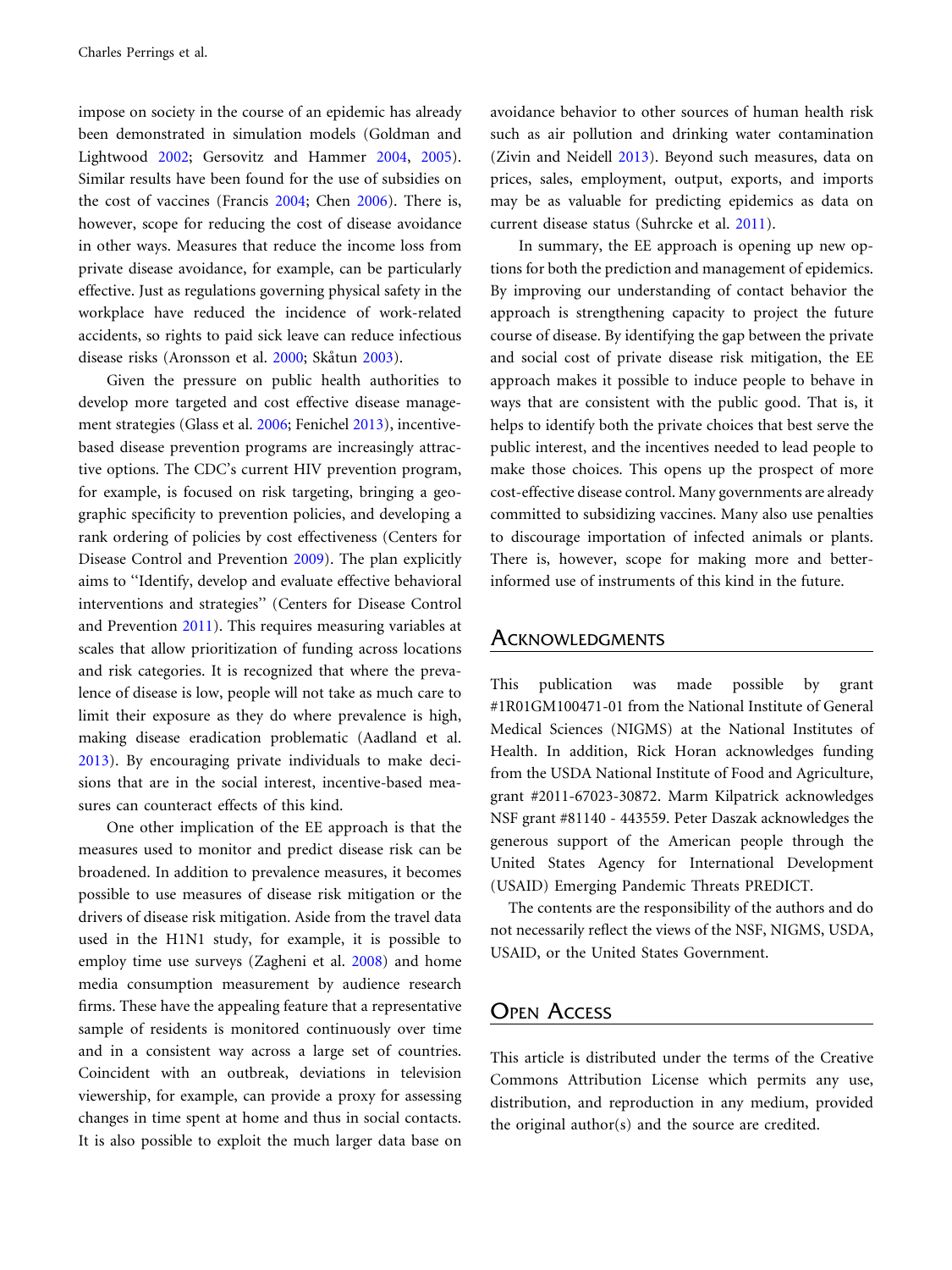#### <span id="page-8-0"></span>**REFERENCES**

- Aadland D, Finnoff D, Huang K (2013) Syphilis Cycles. The B.E Journal of Economic Analysis & Policy 14:297–348
- Anderson R, May R (1979) Population biology of infectious diseases: Part I. Nature 280:361–367
- Anderson R, May RM (1991) Infectious Diseases of Humans: Dynamics and Control, Oxford: Oxford University Press
- Areal FJ, Touza J, MacLeod A, Dehnen-Schmutz K, Perrings C, Palmieri MG, Spence NJ (2008) Integrating drivers influencing the detection of plant pests carried in the international cut flower trade. Journal of Environmental Management 89:300–307
- Aronsson G, Gustafsson K, Dallner M (2000) Sick but yet at work. An empirical study of sickness presenteeism. Journal of Epidemiology and Community Health 54:502–509
- Auld MC (2003) Choice, beliefs, and infectious disease dynamics. Journal of Health Economics 22:361–377
- Barbier EB, Knowler D, Gwatipedza J, Reichard SH, Hodges AR (2013) Implementing policies to control invasive plant species. BioScience 63:132–138
- Barrett S, Hoel M (2007) Optimal disease eradication. Environment and Development Economics 12:627–652
- Bauch CT, Earn DJD (2004) Vaccination and the theory of games. Proceedings of the National Academy of Sciences 101:13391– 13394
- Bootsma MC, Ferguson NM (2007) The effect of public health measures on the 1918 influenza pandemic in U.S. cities. Proceedings of the National Academy of Sciences 104:7588–7593
- Boucekkine R, Laffargue JP (2010) On the distributional consequences of epidemics. Journal of Economic Dynamics & Control 34:231–245
- Boulier BL, Satta TS, Goldfarb RS (2007) Vaccination externalities. The B.E. Journal of Economic Analysis and Policy 7:37
- Brandeau ML, Zaric GS, Richter A (2003) Resource allocation for control of infectious diseases in multiple independent populations: beyond cost-effectiveness analysis. Journal of Health Economics 22:575–598
- Brauer F, Castillo-Chavez C (2013) Mathematical Models for Communicable Diseases, Philadelphia: Society for Industrial and Applied Mathematics
- Brito DL, Sheshinski E, Intriligator MD (1991) Externalities and compulsary vaccinations. Journal of Public Economics 45: 69–90
- Busenberg S, Castillo-Chavez C (1991) A general solution of the problem of mixing of subpopulations and its application to risk- and age structured epidemic models for the spread of AIDS. Mathematical Medicine and Biology 8:1–29
- Caley P, Philp D, McCracken K (2008) Quantifying social distancing arising from pandemic influenza. Journal of the Royal Society, Interface 5:631–639
- Centers for Disease Control and Prevention (2009) HIV Prevention in the United States: At a critical crossroads. Atlanta, GA: U.S. Department of Health and Human Services, Centers for Disease Control and Prevention, National Center for HIV/ AIDS, Viral Hepatitis, STD, and TB Prevention.
- Centers for Disease Control and Prevention (2011) Strategic Plan, National Center for HIV/AIDS Prevention. Atlanta, GA: U.S. Department of Health and Human Services, Centers for Disease Control and Prevention, National Center for HIV/AIDS, Viral Hepatitis, STD, and TB Prevention.
- Chakraborty S, Papageorgiou C, Sebastian FP (2010) Disease, infection dynamics, and development. Journal of Monetary Economics 57:859–872
- Chen FH (2004) Rational behavioral response and the transmission of STDs. Theoretical Population Biology 66:307–316
- Chen FH (2006) A susceptible-infected epidemic model with voluntary vaccinations. Journal of Mathematical Biology 53:253– 272
- Chen FH (2009) Modeling the effect of information quality on risk behavior change and the transmission of infectious disease. Mathematical Biosciences 217:125–133
- Chen F, Jiang M, Rabidoux S, Tobinson S (2011) Public avoidance and epidemics: insights from an economic model. Journal of Theoretical Biology 278:107–119
- Chokshi DA, Farley TA (2012) The cost-effectiveness of environmental approaches to disease prevention. New England Journal of Medicine 367:295–297
- Chowell G, Castillo-Chavez C, Fenimore PW, Kribs-Zaleta C, Arriola L, Hyman JM (2004) Model parameters and outbreak control for SARS. Emerging Infectious Diseases 10:1258–1263
- Chowell G, Nishiura H, Bettencourt LMA (2007) Comparative estimation of the reproduction number for pandemic influenza from daily case notification data. Journal of the Royal Society, Interface 4:155–166
- Chowell G, Vibound C, Wang X, Bertozzi SM, Miller MA (2009) Adaptive vaccination strategies to mitigate pandemic influenza: Mexico as a case study. Public Library of Science ONE 4:e8164
- Chowell G, Bertozzi SM, Colchero MA, Alpuche-Aranda C, Hernandez M, Miller MA (2009) Severe respiratory disease concurrent with H1N1 influenza circulation. The New England Journal of Medicine 361:674–679
- Clark C (1973) The economics of overexploitation. Science 181:630–634
- Clark CW (1976) Mathematical Bioeconomics: The Optimal Management of Renewable Resources, New York: Wiley
- Clark C (1979) Mathematical models in the economics of renewable resources. SIAM Review 21:81–99
- Cook J, Jeuland M, Maskery B, Lauria D, Sur D, Clemens J, Whittington D (2009) Using private demand studies to calculate socially optimal vaccine subsidies in developing countries. Journal of Policy Analysis and Management 28:6–28
- Daszak P (2012) Anatomy of a pandemic. The Lancet 380:1883– 1884
- Davies G (2002) The foot and mouth disease (FMD) epidemic in the United Kingdom 2001. Comparative Immunology, Microbiology and Infectious Diseases 25:331–343
- Del Valle S, Hethcote H, Hyman JM, Castillo-Chavez C (2005) The effects of behavioral changes in a smallpox attack model. Mathematical Biosciences 195:228–251
- Dietz K, Hadeler KP (1988) Epidemiological models for sexually transmitted diseases. Journal of Mathematical Biology 26:1–25
- Eisworth ME, Johnson WS (2002) Managing nonindigenous invasive species: insights from dynamic analysis. Environmental & Resource Economics 23:319–342
- Emerton L, Howard G (2008) A Toolkit for the Economic Analysis of Invasive Species, Nairobi: Global Invasive Species Programme
- Fenichel E (2013) Economic considerations for social distancing and behavioral based policies during an epidemic. Journal of Health Economics 32:440–451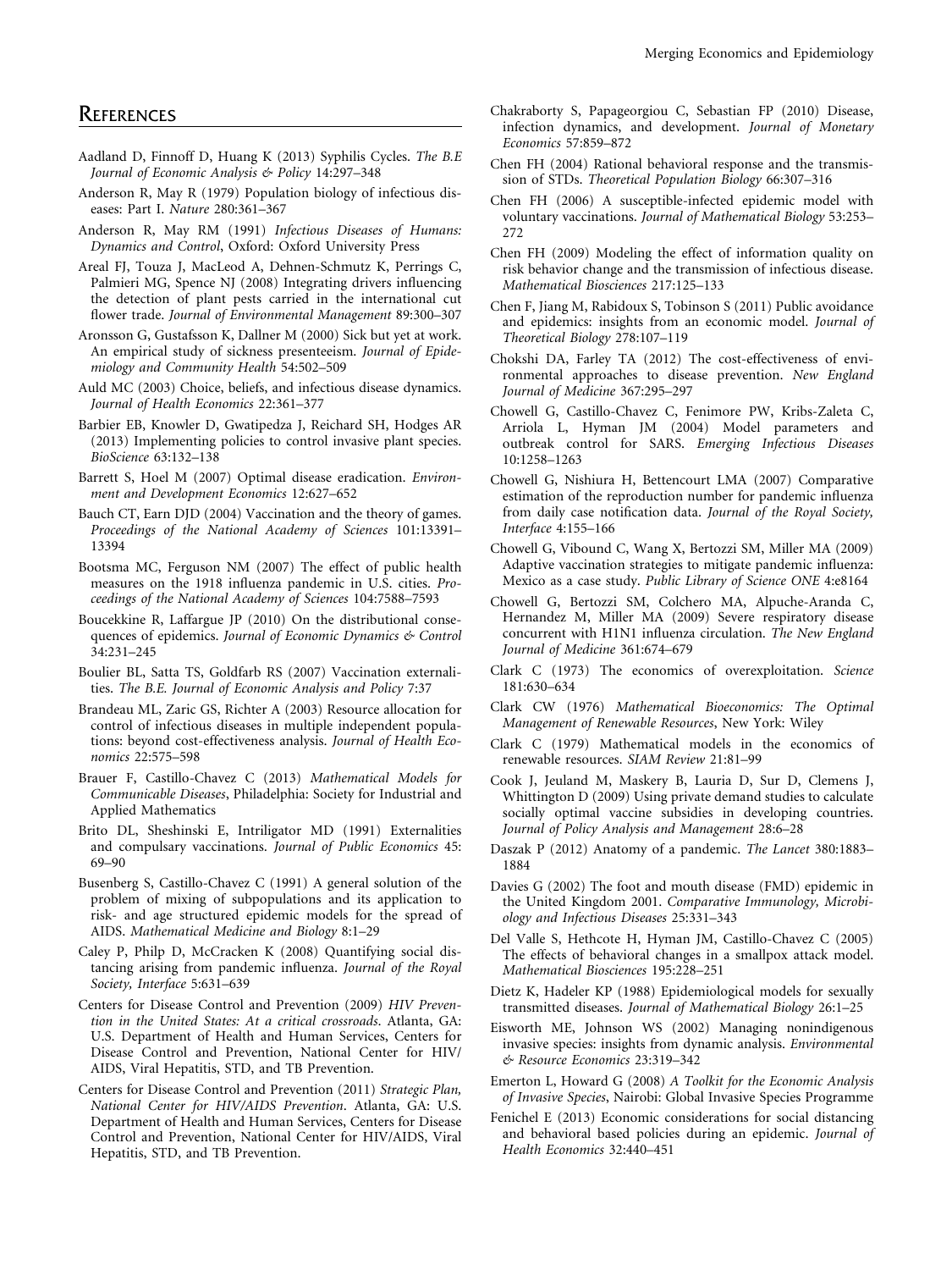- <span id="page-9-0"></span>Fenichel E, Horan R (2007) Gender-based harvesting in wildlife disease management. American Journal of Agricultural Economics 89:904–920
- Fenichel E, Horan R (2007) Jointly-determined ecological thresholds and economics trade-offs in wildlife disease management. Natural Resources Modeling 20:511–547
- Fenichel EP, Wang X (2013) The mechanism and phenomenon of adaptive human behavior during an epidemic and the role of information. In: Modeling the Interplay Between Human Behavior and Spread of Infectious Diseases, D'onofrio A, Manfredi P (editors), Berlin: Springer, pp 153–170
- Fenichel EP, Horan RD, Hickling GJ (2010) Management of infectious wildlife diseases: bridging conventional and bioeconomic approaches. Ecological Applications 20:903–914
- Fenichel EP, Castillo-Chavez C, Ceddia MG, Chowell G, Gonzalez Parra PA, Hickling GJ, Holloway G, Horan R, Morin B, Perrings C, Springborn M, Velazquez L, Villalobos C (2011) Adaptive human behavior in epidemiological models. Proceedings of the National Academy of Sciences 108:6306–6311
- Fenichel EP, Kuminoff NV, Chowell G (2013) Skip the trip: air travelers' behavioral responses to pandemic influenza. PLoS ONE 8:e58249
- Fevre E, Bronsvoort B, Hamilton K, Cleaveland S (2006) Animal movements and the spread of infectious diseases. Trends in Microbiology 14:125–131
- Francis PJ (1997) Dynamic epidemiology and the market for vaccinations. Journal of Public Economics 63:383–406
- Francis PJ (2004) Optimal tax/subsidy combinations for the flu season. Journal of Economic Dynamics & Control 28:2037-2054
- Francis AM (2008) The economics of sexuality: the effect of HIV/ AIDS on homosexual behavior in the United States. Journal of Health Economics 27:675–689
- Funk S, Gilad E, Watkins C, Jansen V (2009) The spread of awareness and its impact on epidemic outbreaks. Proceedings of the National Academy of Sciences 106:6872–6877
- Funk S, Salathe M, Jansen VAA (2010) Modelling the influence of human behaviour on the spread of infectious diseases: a review. Journal of the Royal Society, Interface 7:1247–1256
- Galeotti A, Rogers BW (2013) Strategic immunization and group structure. American Economic Journal: Microeconomics 5:1–32
- Geoffard P-Y, Philipson T (1996) Rational epidemics and their public control. International Economic Review 37:603–624
- Geoffard P-Y, Philipson T (1997) Disease eradication: private versus public vaccination. American Economic Review 87:222– 230
- Gersovitz M (2011) The economics of infection control. Annual Review of Resource Economics 3:277–296
- Gersovitz M, Hammer JS (2003) Infectious diseases, public policy, and the marriage of economics and epidemiology. The World Bank Research Observer 18:129–157
- Gersovitz M, Hammer JS (2004) The economical control of infectious diseases. The Economic Journal 114:1–27
- Gersovitz M, Hammer JS (2005) Tax/Subsidy Policies Toward Vector-Borne Infectious Diseases. Journal of Public Economics 89:647–674
- Ghysels E, Santa-Clara P, Valkanov R (2005) There is a risk-return trade-off after all. Journal of Financial Economics 76:509–548
- Glass R, Glass L, Beyeler W, Min H (2006) Targeted social distancing design for pandemic influenza. Emerging Infectious Diseases 12:3017–3026
- Goldman S, Lightwood J (2002) Cost optimization in the SIS model of infectious disease with treatment. Topics in Economic Analysis and Policy 2:1–22
- Gramig BM, Horan, RD (2010) Jointly-determined livestock disease dynamics and decentralized economic behavior (in review)
- Gren I-M (2008) Economics of alien invasive species management—choices of targets and policies. Boreal Environmental Research 13:17–32
- Grossman M (1972) On the concept of health capital and demand for health. Journal of Political Economy 80:223–255
- Guan Y, Zheng BJ, He YQ, Liu XL, Zhuang ZX, Cheung CL, Luo SW, Li PH, Zhang LJ, Guan YJ, Butt KM, Wong KL, Chan KW, Lim W, Shortridge KF, Yuen KY, Peiris JSM, Poon LLM (2003) Isolation and characterization of viruses related to the SARS coronavirus from animals in Southern China. Science 302:276– 278
- Hadeler KP, Castillo-Chavez C (1995) A core group model for disease transmission. Mathematical Biosciences 128:41–55
- Herrera-Valdez MA, Cruz-Aponte M, Castillo-Chavez C (2011) Multiple outbreaks for the same pandemic: local transportation and social distancing explain the different ''Waves'' of A-H1N1PDM cases observed in México during 2009. Mathematical Biosciences and Engineering 8:21–48
- Horan R, Wolf C (2005) The economics of managing infectious wildlife disease. American Journal of Agricultural Economics 87:537–551
- Horan RD, Perrings C, Lupi F, Bulte EH (2002) Biological pollution prevention strategies under ignorance: the case of invasive species. American Journal of Agricultural Economics 84:1303–1310
- Horan RD, Fenichel E, Wolf CA, Gramig BM (2010) Managing infectious animal disease systems. Annual Review of Resource Economics 2:101–124
- Horan RD, Fenichel EP, Melstrom RT (2011) Wildlife disease bioeconomics. International Review of Environmental and Resource Economics 5:23–61
- Horan RD, Fenichel EP, Finnoff D, Wolf CA (2013) Managing Epidemiological Risks Through Trade. Working Paper. East Lansing: Department of Agricultural, Food, and Resource Economics, Michigan State University
- Hsieh Y-H, Chen C (2009) Turning points, reproduction number, and impact of climatological events for multi-wave dengue outbreaks. Tropical Medicine & International Health 14:628–638
- Hufnagel L, Brockmann D, Geisel T (2004) Forecast and control of epidemics in a globalized world. Proceedings of the National Academy of Sceinces 101:15124–15129
- International Plant Protection Convention (2012) ISPM 36: Integrated Measures for Plants for Planting. [http://www.ippc.int/pub](http://www.ippc.int/publications/integrated-measures-plants-planting) [lications/integrated-measures-plants-planting.](http://www.ippc.int/publications/integrated-measures-plants-planting) Accessed 2012
- Jones KE, Patel N, Levy M, Storeygard A, Balk D, Gittleman JL, Daszak P (2008) Global trends in emerging infectious diseases. Nature 451:990–993
- Karesh W, Cook RA, Bennett EL, Newcomb J (2005) Wildlife trade and global disease emergence. Emerging Infectious Diseases 11:1000–1002
- Keeling MJ, Woolhouse MEJ, Shaw DJ, Matthews L, Chase-Topping M, Haydon DT, Cornell SJ, Kappey J, Wilesmith J, Grenfell BT (2001) Dynamics of the 2001 UK foot and mouth epidemic: stochastic dispersal in a heterogeneous landscape. Science 294:813–817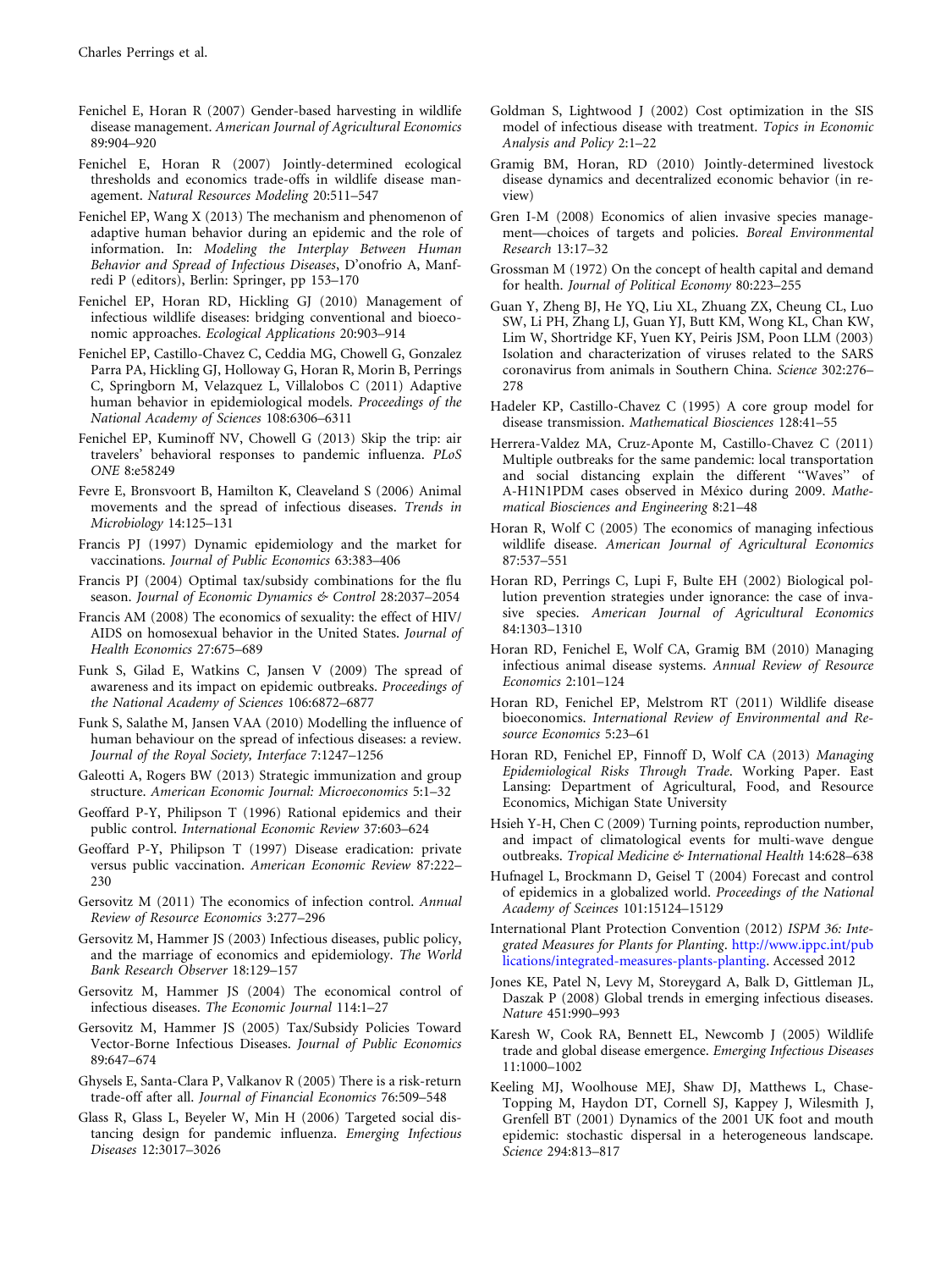- <span id="page-10-0"></span>Keller RP, Perrings C (2011) International policy options for reducing the environmental impacts of invasive species. Bio-Science 61:1005–1012
- Keogh-Brown M, Smith R, Edmunds J, Beutels P (2010) The macroeconomic impact of pandemic influenza: estimates from models of the United Kingdom, France, Belgium and The Netherlands. The European Journal of Health Economics 11:543– 554
- Kermack WO, Mckendrick AG (1929) Contributions to the mathematical theory of epidemics, Part 1. Proceedings of the Royal Society of London Series A 115:700–721
- Kilpatrick AM, Randolph SE (2012) Drivers, dynamics, and control of emerging vector-borne zoonotic diseases. The Lancet 380:1946–1955
- Kilpatrick AM, Chmura AA, Gibbons DW, Fleischer RC, Marra PP, Daszak P (2006) Predicting the global spread of H5N1 avian influenza. Proceedings of the National Academy of Sciences of the United States of America 103:19368–19373
- Kilpatrick AM, Gillin CM, Daszak P (2009) Wildlife–livestock conflict: the risk of pathogen transmission from bison to cattle outside Yellowstone National Park. Journal of Applied Ecology 46:476–485
- Kinzig AP, Perrings C, Chapin FS, Polasky S, Smith VK, Tilman D, Turner BL (2011) Paying for ecosystem services: promise and peril. Science 334:603–604
- Klein E, Laxminarayan R, Smith DL, Gilligan CA (2007) Economic incentives and mathematical models of disease. Environment and Development Economics 12:707–732
- Kremer M (1996) Integrating behavioral choice into epidemiological models of AIDS. Quarterly Journal of Economics 111:549– 573
- Lanciotti RS, Kerst AJ, Nasci RS, Godsey MS, Mitchell CJ, Savage HM, Komar N, Panella NA, Allen BC, Volpe KE, Davis BS, Roehrig JT (2000) Rapid detection of West Nile virus from human clinical specimens, field-collected mosquitoes, and avian samples by a TaqMan reverse transcriptase-PCR assay. Journal of Clinical Microbiology, 38, 4066–4071.
- Liebhold AM, Brockerhoff EG, Garrett LJ, Parke JL, Britton KO (2012) Live plant imports: the major pathway for forest insect and pathogen invasions of the US. Frontiers in Ecology and the Environment 10:135–143
- Lusk JL, Coble KH (2005) Risk perceptions, risk preference, and acceptance of risky food. American Journal of Agricultural Economics 87:393–405
- Maharaj S, Kleczkowski A (2012) Controlling epidemic spread by social distancing: do it well or not at all. BMC Public Health 12:679–695
- McNeill WH (1977) Plagues and People, New York: Anchor Books
- Mesnard A, Seabright P (2009) Escaping epidemics through migration? Quarantine measures under incomplete information about infection risk Journal of Public Economics 93:931–938
- Morin BR, Castillo-Chavez C, Hsu Schmitz S-F, Mubayi A, Wang X (2010) Notes from the heterogeneous: a few observations on the implications and necessity of affinity. Journal of Biological Dynamics 4:456–477
- Morin BR, Fenichel EP, Castillo-Chavez C (2013) SIR dynamics with economically driven contact rates. Natural Resource Modeling 26:505–525
- Mummert A, Weiss H (2013) Get the news out loudly and quickly: the influence of the media on limiting emerging infectious disease outbreaks. PLoS ONE 8:e71692
- National Research Council (2007) Ethical and Legal Considerations in Mitigating Pandemic Disease: Workshop Summary, Washington, DC: The National Academies Press
- Olson LJ (2006) The economics of terrestrial invasive species: a review of the literature. Review of Agricultural and Resource Economics 35:178–194
- Perra N, Balcan D, Goncalves B, Vespignani A (2011) Towards a characterization of behavior-disease models. PLoS ONE 6:e23084
- Perrings C (2014) Our Uncommon Heritage: Biodiversity, Ecosystem Services and Human Wellbeing, Cambridge: Cambridge University Press
- Perrings C, Williamson M, Barbier EB, Delfino D, Dalmazzone S, Shogren J, Simmons P, Watkinson A (2002) Biological invasion risks and the public good: an economic perspective. Conservation Ecology, 6, 1. <http://www.consecol.org/vol6/iss1/art1>
- Perrings C, Mooney H, Lonsdale M, Burgeil S (2010) Globalization and invasive species: policy and management options. In: Bioinvasions and Globalization: Ecology, Economics, Management and Policy, Perrings C, Mooney H, Williamson M (editors), Oxford: Oxford University Press, pp 235–250
- Perrings C, Burgiel S, Lonsdale WM, Mooney H, Williamson M (2010) International Cooperation in the solution to traderelated invasive species risks. Annals of the New York Academy of Sciences 1195:198–212
- Philipson T (2000) Economic epidemiology and infectious diseases. In: Handbook of Health Economics, Anthony JC, Joseph PN (editors), New York: Elsevier, pp 1761–1799
- Pikula J, Bandouchova H, Novotny L, Meteyer CU, Zukal J, Irwin NR, Zima J, Martınkova N (2012) Histopathology confirms white-nose syndrome in bats in europe. Journal of Wildlife Diseases 48:207–211
- Purse BV, Brown HE, Harrup L, Mertens PP, Rogers DJ (2008) Invasion of bluetongue and other orbivirus infections into Europe: the role of biological and climatic processes. Scientific and Technical Review International Office of Epizootics 27:427–442
- Reluga TC (2010) Game theory of social distancing in response to an epidemic. Public Library of Science Computational Biology 6:e1000793
- Rweyemamu MM, Astudillo VM (2002) Global perspective for foot and mouth disease control. Revue Scientifique Et Technique De L Office International Des Epizooties 21:765–773
- Sandler T, Arce MDG (2002) A conceptual framework for understanding global and transnational public goods for health. Fiscal Studies 23:195–222
- Skåtun JD (2003) Take some days off, why don't you? Endogenous sick leave and pay Journal of Health Economics 22:379–402
- Smith KF, Sax DF, Gaines SD, Guernier V, Guegan JF (2007) Globalization of human infectious diseases. Ecology 88:1903–1910
- Smith KF, Behrens M, Schloegel LM, Marano N, Burgiel S, Daszak P (2009) Reducing the risks of the wildlife trade. Science 324:594–595
- Smith RD, Keogh-Brown MR, Barnett A, Tait J (2009) The economy-wide impact of pandemic influenza on the UK: a computable general equilibrium modelling experiment. British Medical Journal 339:b4571
- Springborn M, Costello C, Ferrier P (2010) Optimal random exploration for trade-related non-indigenous. In: Bioinvasions and Globalization: Ecology, Economics, Management, and Policy, Perrings C, Mooney H, Williamson M (editors), Oxford: Oxford University Press, pp 127–144